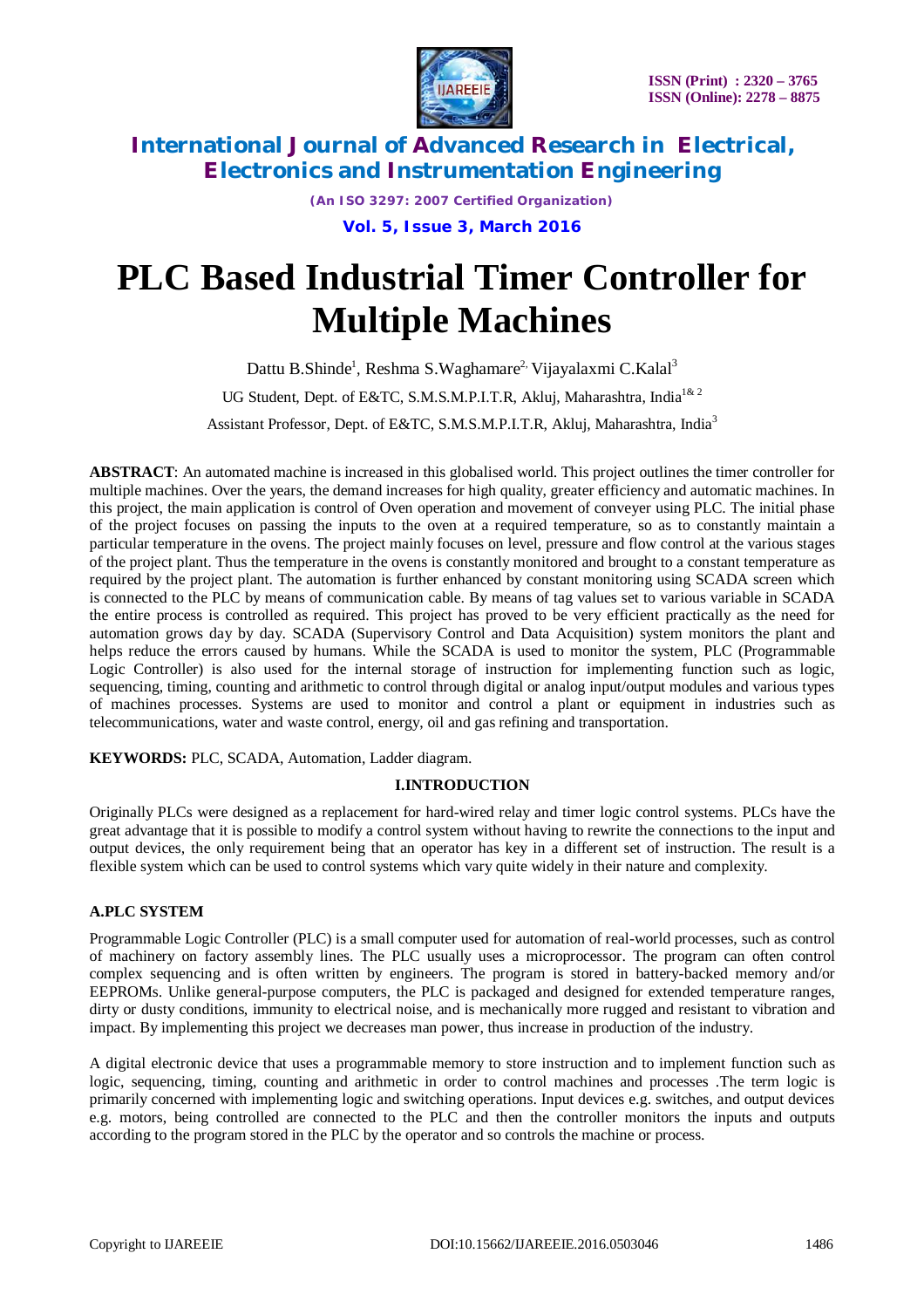

*(An ISO 3297: 2007 Certified Organization)*

**Vol. 5, Issue 3, March 2016**



Fig. 1 PLC system

The basic motivation for our project is to control the industrial timer in multiple machines. Over the years the demand for high quality, greater efficiency and automated machines has increased in the industrial sector of power plants. In this project we are using PLC to control the temperature and movement of multiple ovens and conveyer.

### **II. SYSTEM ARCHITECTURE**

This project gives the efficient way of automating the conveyor using delta series PLC along with SCADA for high reliability and fast operation without delay. It consists of hardware and software modules to identify the conveyor faults. The system consists of many functional units such as different types of detectors, temperature sensor, emergency stop etc. Figure 2.1shows system block diagram representation of system. Here delta series PLC plays vital role i.e. it is heart of this system. The PLC is burnt with program that is necessary to control the sensors and relays interfaced to it. The interfaced units are controlled by the PLC in an efficient and faster manner, thus providing the system to be reliable than the existing ones.



Fig. 2 System Block Diagram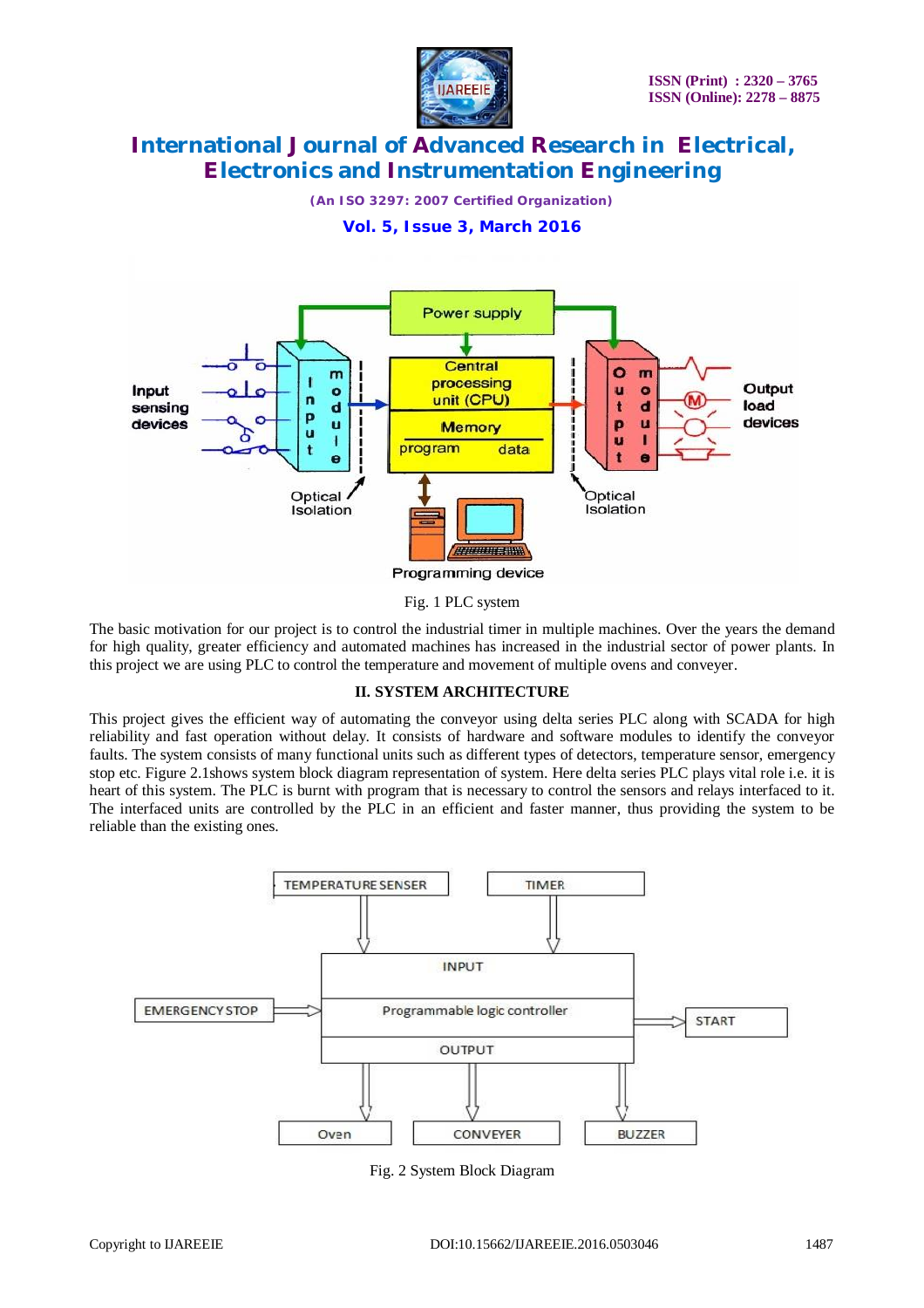

*(An ISO 3297: 2007 Certified Organization)*

#### **Vol. 5, Issue 3, March 2016**

#### **III. COMPONENTS OF PROPOSED SYSTEM**

#### **A. DELTA SERIES PLC**

Programmable logic controller (PLC) is a control system using electronic operations. It's easy storing procedures, handy extending principles, functions of sequential/position control, timed counting and input/output control are widely applied to the field of industrial automation control. Delta's DVP series programmable logic controllers offer highspeed, stable and highly reliable applications in all kinds of industrial automation machines. In addition to fast logic operation, bountiful instructions and multiple function cards, the cost-effective DVP-PLC also supports various communication protocols, connecting Delta's AC motor drive, servo, and human machine interface and temperature controller through the industrial network in to a complete "Delta Solution" for all users.

#### **B. LM35**

The LM35 series are precision integrated-circuit temperature sensors, whose output voltage is linearly proportional to the Celsius (Centigrade) temperature. It can be used with single power supplies, or with plus and minus supplies. As it draws only 60μA from its supply, it has very low self-heating, less than 0.1°C in still air. The LM35 is rated to operate over a −55° to +150°C temperature range. Once it reaches the specified temperature range, which is meant for fire Accident, the belt conveyor will give indication and stopped immediately and fire is extinguished, thus protecting fire accidents without time delay.

#### **C. START BUTTON**

To start the conveyor, the operator presses the Start button. This provides power momentarily to a relay coil. As the relay coil is energized, it closes its normally-open contact so that power is provided through the normally-open relay contact to both the relay coil and the conveyor. As long as the relay is energized, the circuit is complete and power is provided to the conveyor. This button is must for safe and reliable operation of conveyor.

#### **D. EMERGENCY STOP**

Emergency stop (E-Stop) buttons are an important safety component of many electrical circuits, especially those that control hazardous equipment such as gas pumps, moving machinery, saws, mills, and cutting tools, conveyor belts, and many other types of equipment. They are designed to allow an operator or bystander to stop the equipment in a hurry.

#### **E. CONVEYOR**

Conveyors are durable and reliable components used in automated distribution and warehousing. In combination with computer controlled pallet handling equipment this allows for more efficient retail wholesale and manufacturing distribution. It is considered a labour saving system that allows large volumes to move rapidly through a process, allowing companies to ship or receive higher volumes with smaller storage space and with less labour expense. These are used for shifting of coal from one place to other places.

Once coal is extracted from underneath the ground, there are various options available when it comes to transporting it to where it needs to go. After it's arrived at the processing facility or other commercial/industrial area, it's time to unload it onto a conveyor. Conveyors are also used to transport material into processing equipment and back out again, and thus optimize productivity.

#### **IV. WORKING & OBJECTIVES**

#### **A.WORKING**

In this project we are going to use the PLC of Mitsubishi nexgenie1000 PLC for the purpose of industrial timer controller for multiple ovens. The below figure shows the working of PLC system, in that input and output ports are connected with the power supply. The fig. shown in below is the actual block diagram of the PLC based industrial timer controller of multiple ovens.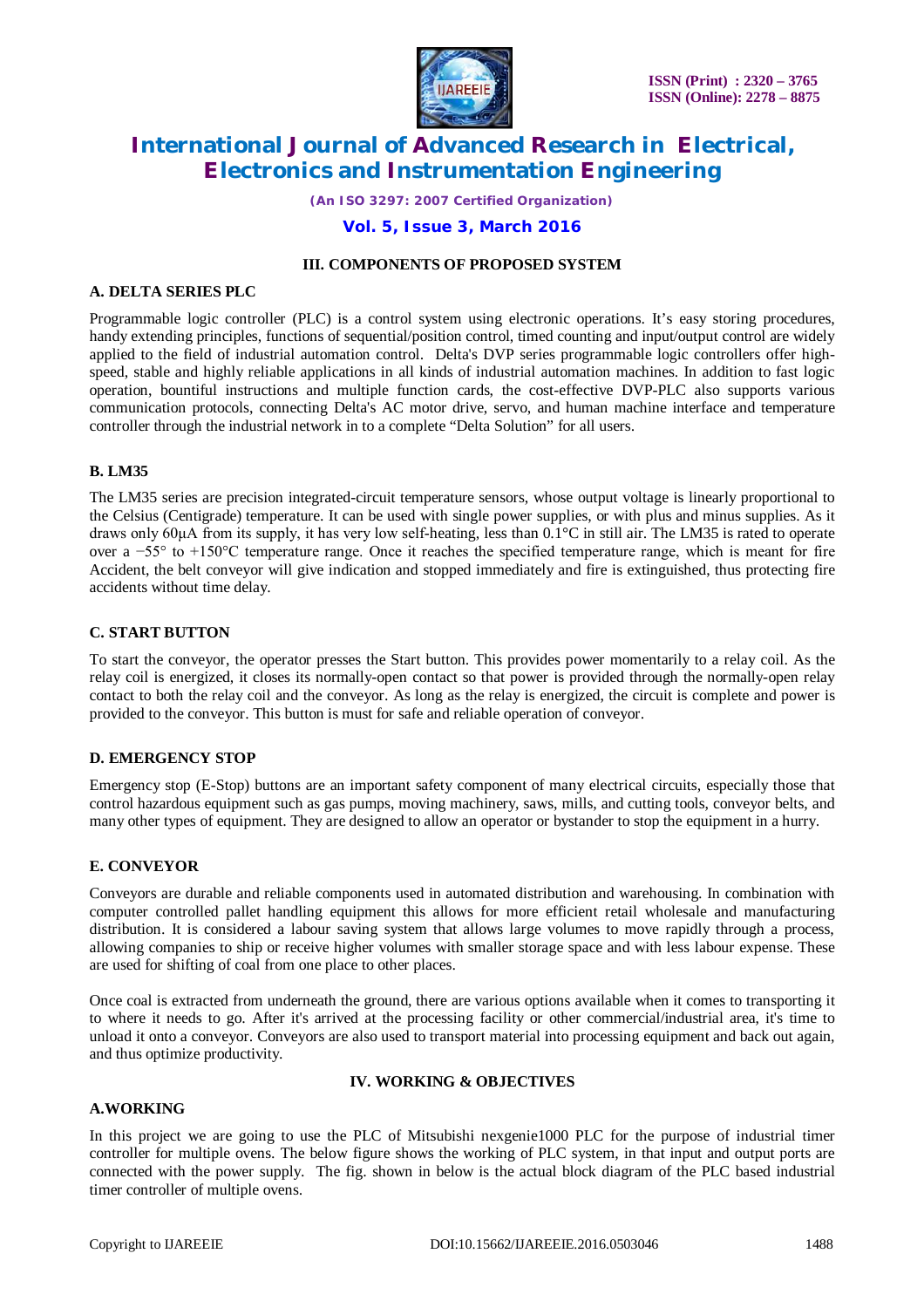

*(An ISO 3297: 2007 Certified Organization)*

**Vol. 5, Issue 3, March 2016**



Fig.3 PLC based industrial timer control in multiple ovens

From the above fig, it shows that the number of ovens is connected to the conveyer which is connected to the PLC. Here the mud is collected and is mixed with a special liquid. Then it is transmitted to the multiple ovens with the conveyer with their specific time and temperature. Here the temperature of the conveyer is controlled by the PLC as shown in above fig. in this way our project is works.

### **B.FLOW CHART OF PROJECT**

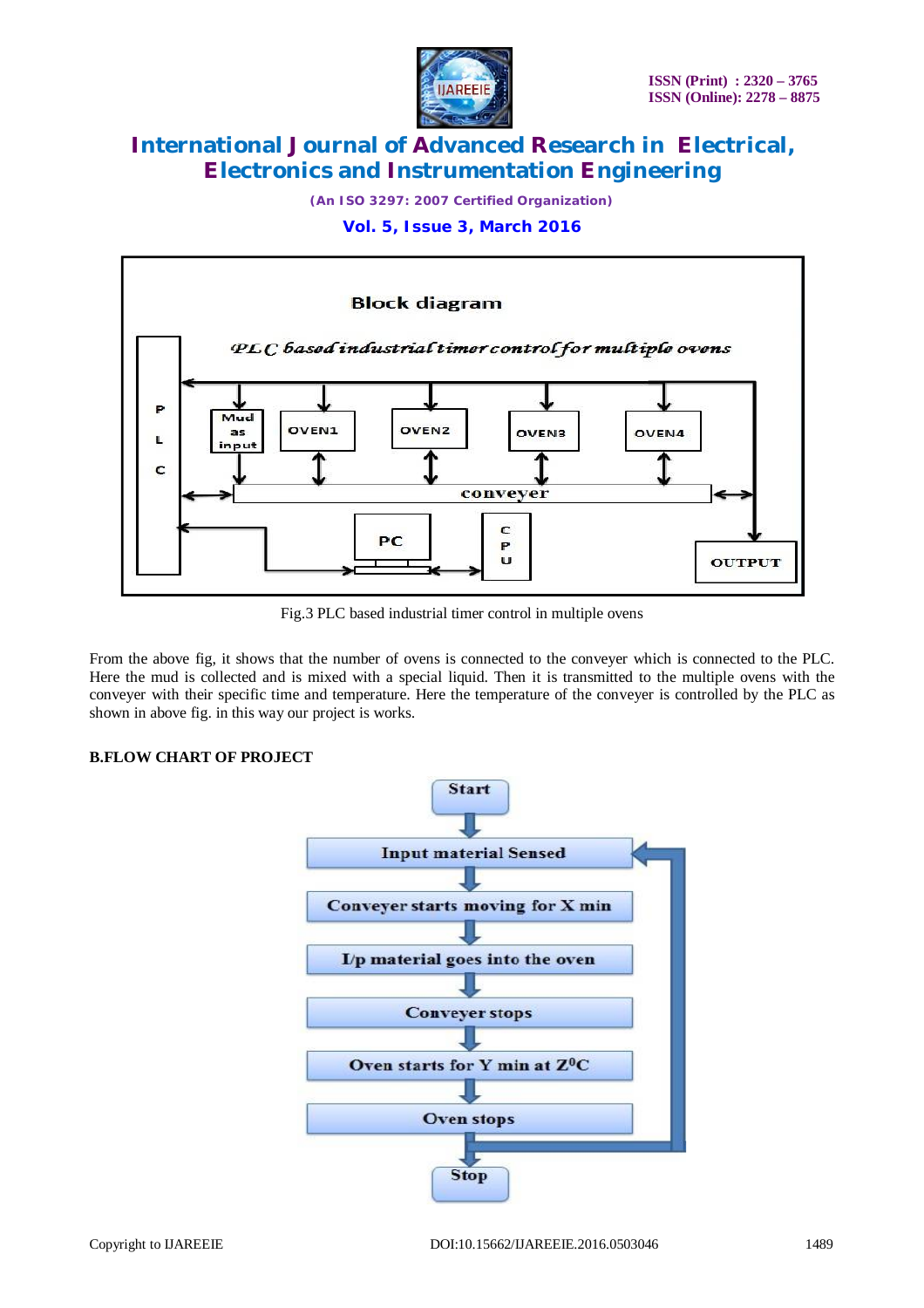

*(An ISO 3297: 2007 Certified Organization)*

### **Vol. 5, Issue 3, March 2016**

#### **C.THE SOFTWARE DEVELOPMENT**

The software part deals in programming the PLC. In the present work we have used Codesys software to write a program for PLC. The project also uses visual basic for interacting with the user.

#### **D. LADDER DIAGRAM**

PLC programs are typically written in a special application on a personal computer, and then downloaded by a directconnection cable or over a network to the PLC. The program is stored in the PLC either in battery-backed-up RAM or some other non-volatile flash memory. Often, a single PLC can be programmed to replace thousands of relays Ladder logic is a programming language that represents a program by a graphical diagram based on the circuit diagrams of relay logic hardware. It was primarily used to develop software for programmable logic controllers (PLCs) used in industrial control applications. The name is based on the observation that programs in this language resemble ladders, with two vertical rails and a series of horizontal rungs between them. Fig. 4 shows simple ladder logic of the project.



Fig. 4 Ladder diagram of our project

### **V. RESULT AND CONCLUSION**

#### **A. RESULT**

The result of this project is to control industrial timer in multiple ovens using PLC. In this project we have controlled the timing of the each ovens with different temperature and also, controlled the timing of the conveyer to carry input material as shown in table 1 with hardware implementation of the project in fig. 5.

| <b>Conveyer Time</b>   | Oven     | Oven Time & Temp                      |
|------------------------|----------|---------------------------------------|
| Conveyer ON for 10 min | Oven 1   | $10\text{min}\& 1000^{\circ}\text{C}$ |
| Conveyer ON for 10 min | Oven $2$ | $10\text{min}\& 750^{\circ} \text{C}$ |
| Conveyer ON for 10 min | Oven 3   | $5\text{min}\&500^{\circ} \text{ C}$  |
| Conveyer ON for 10 min | Oven 4   | $5\text{min}\&300^{\circ}\text{C}$    |

Table 1 On timing of the conveyers with temperatures set